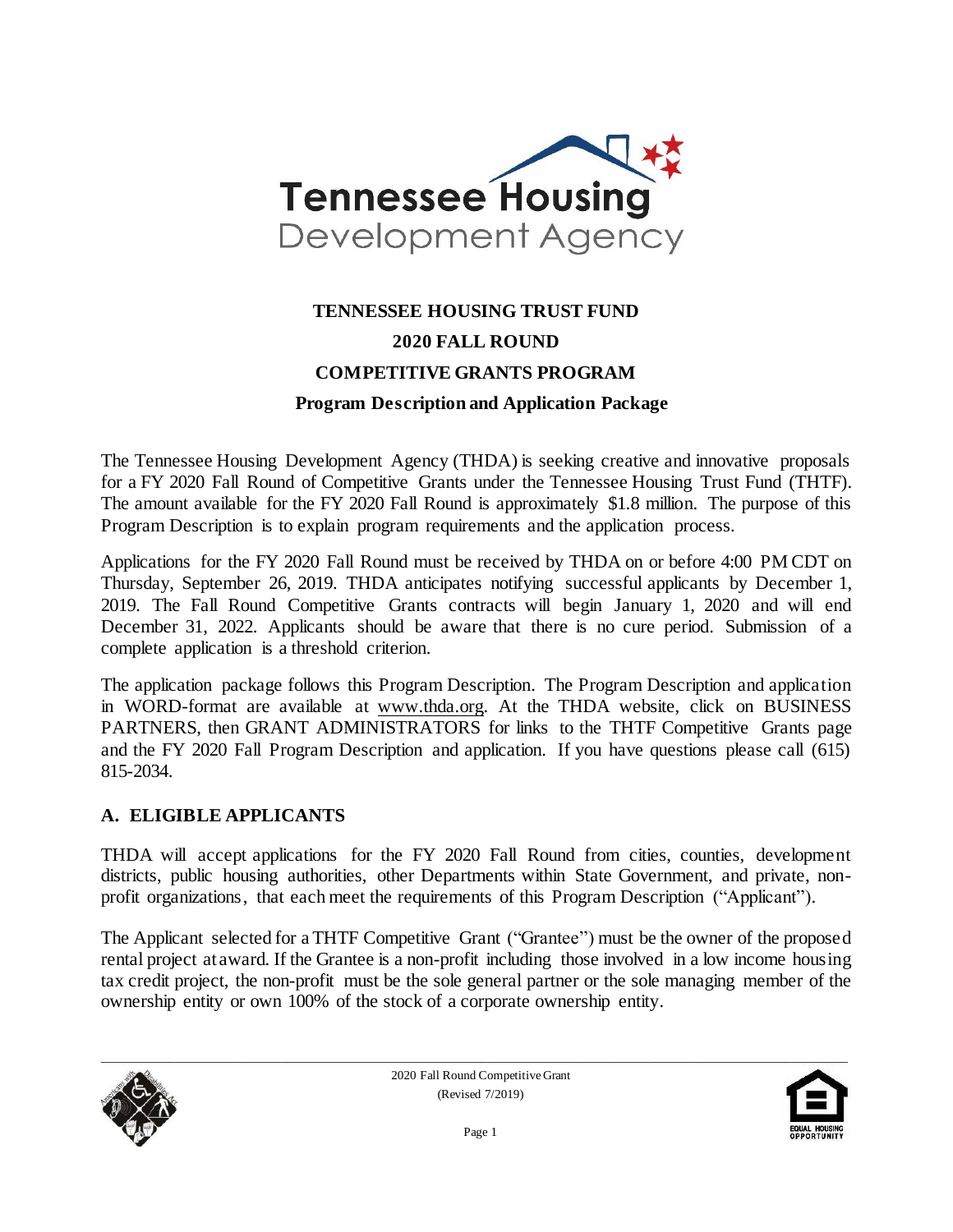All private, non-profit organizations must submit *Attachment One: Non-Profit Checklist* with supporting documentation. All private, non-profit organizations must be organized and existing in the State of Tennessee (as evidenced by a Certificate of Existence from the Tennessee Secretary of State, dated no more than 30 days prior to the application date) or, if organized and existing in another state, be organized and existing under the laws of that state and be qualified to do business in Tennessee (as evidenced by a Certificate of Existence from that state's Secretary of State dated no more than 30 days prior to the application date and by a Certificate of Authorization to do business in Tennessee from the Tennessee Secretary of State, dated no more than 30 days prior to the application date).

All private, non-profit Applicants must demonstrate at least two years of experience providing affordable housing or affordable housing related services in the state of Tennessee.

Additionally, Applicants seeking funding for transitional housing targeted to ex-offenders shall demonstrate good standing with the Tennessee Department of Corrections (TDOC) as of the date of submission of the 2020 Fall THTF application. All such Applicants shall be listed on TDOC's List of Approved Transitional Housing Providers.

Competitive Grant funds will be awarded to successful Applicants in the form of a grant. Applicants with prior Competitive Grants must also have *requested* the following percentages of their prior grants by September 19, 2019 to be eligible for the FY 2020 Fall Round Competitive Grants program:

| <b>COMPETITIVE GRANT</b><br>YEAR | <b>SPEND DOWN REQUIREMENT</b> |
|----------------------------------|-------------------------------|
| 2017 Spring and earlier          | 100%                          |
| 2018 Fall                        | 75%                           |
| 2018 Spring                      | 50%                           |
| 2019 Fall                        | 25%                           |
| 2019 Spring                      | Not Eligible                  |

To meet the "requested" threshold criteria, THDA must have received an official, complete Request for Payment Form with supporting documentation from an Applicant with a prior Competitive Grant.

## **B. ELIGIBLE ACTIVITIES**

All housing financed using THTF Competitive Grant resources must be affordable rental housing and must address the housing needs of households who are low, very low, and/or extremely low income as defined in Section F (1).

The following rental housing activities are eligible:

- New construction of rental housing units.
- Acquisition of rental housing units.
- Rehabilitation of rental housing units.



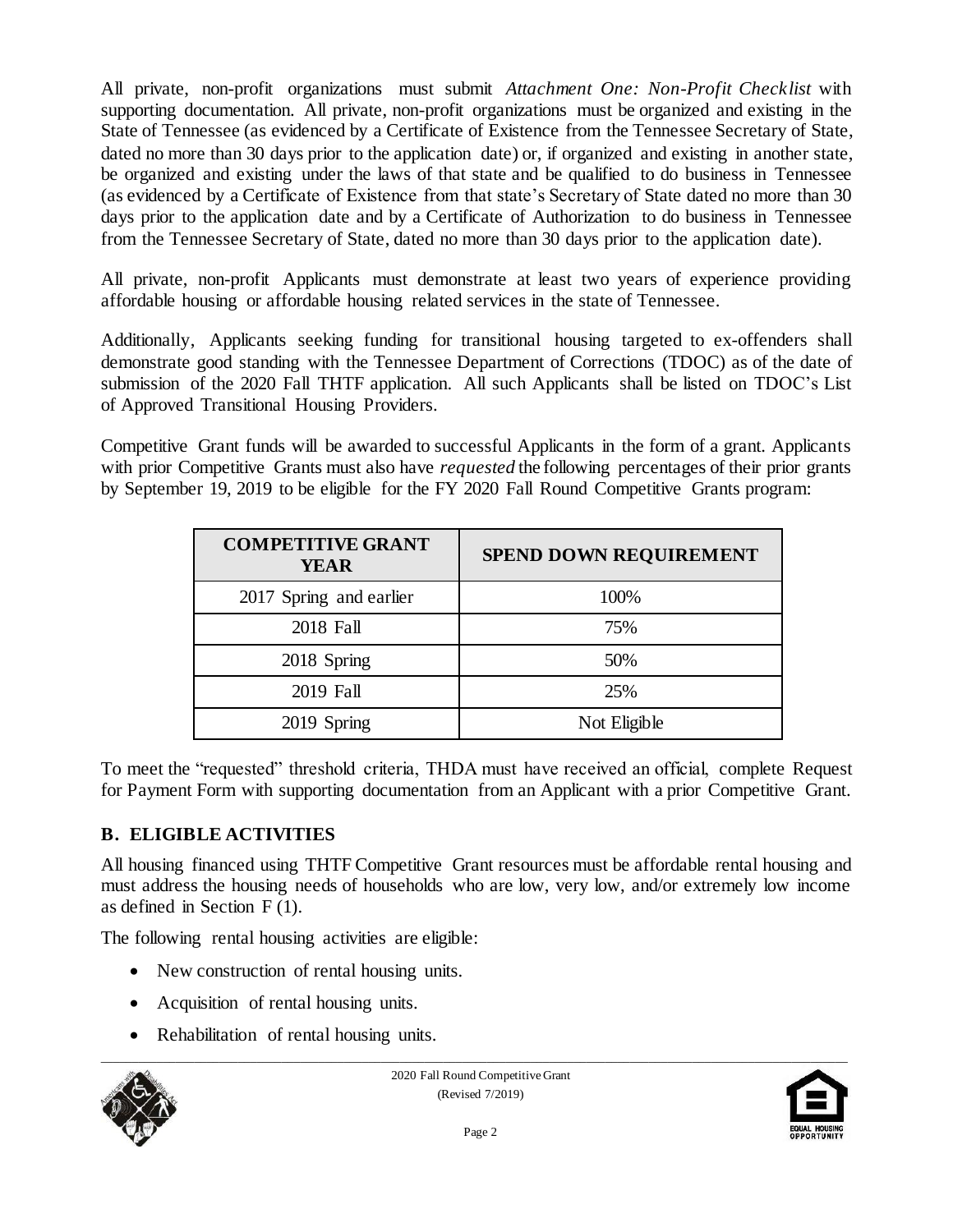- Conversion of non-residential units to residential units.
- Combinations of the above.

The rental housing provided may be either permanent or transitional as defined below:

- "Permanent Housing" is community-based housing with a tenant on a lease (or a sublease) for an initial term of at least one year that is renewable and is terminable only for cause.
- "Transitional housing" is housing that is designed to provide individuals and families with interim stability and support for up to 24 months in order to assist the household successfully move to and maintain permanent housing. Transitional housing must include a lease, sublease, or occupancy agreement.

All Applicants shall complete *Attachment Two: Rental Housing Feasibility Worksheet* to demonstrate a need for the Competitive Grant funds and the financial feasibility of the project.

## **C. TARGET POPULATIONS**

## **1. Low, very low and extremely low income households**

Rental housing for households at or below 80% of Area Median Income (AMI) is eligible. THDA will provide a preference for applications with a 25% set-aside of units for households who are extremely low income (0-30% AMI) or with a 50% set-aside of units for very low income  $(0 - 50\%$  AMI) households.

## **2. Housing for Individuals with Disabilities**

Housing for Individuals with Disabilities is rental housing for adult persons with a disability. All households must have incomes equal to or less than 80% of AMI.

All housing must provide access to flexible support services designed to help the individua l stay housed and live a more productive life in the community. However, services must not be mandated or a condition of housing the individual.

A "*person with disabilities"* is a person, who has a physical, mental or emotional impairment that is expected to be of long-continued and indefinite duration; substantially impedes his or her ability to live independently; and is of such a nature that such disability could be improved by more suitable housing.

A person will also be considered to have a disability if he or she has a developmental disability, which is a severe, chronic disability that is attributable to a mental or physical impairment or combination of mental and physical impairments; is manifested before the person attains age 22; is likely to continue indefinitely; results in substantial functional limitations in three or more of the following areas of major life activity: self-care, receptive and expressive language, learning, mobility, self-direction, capacity for independent living, and economic self-sufficiency; and reflects the person's need for a combination and sequence



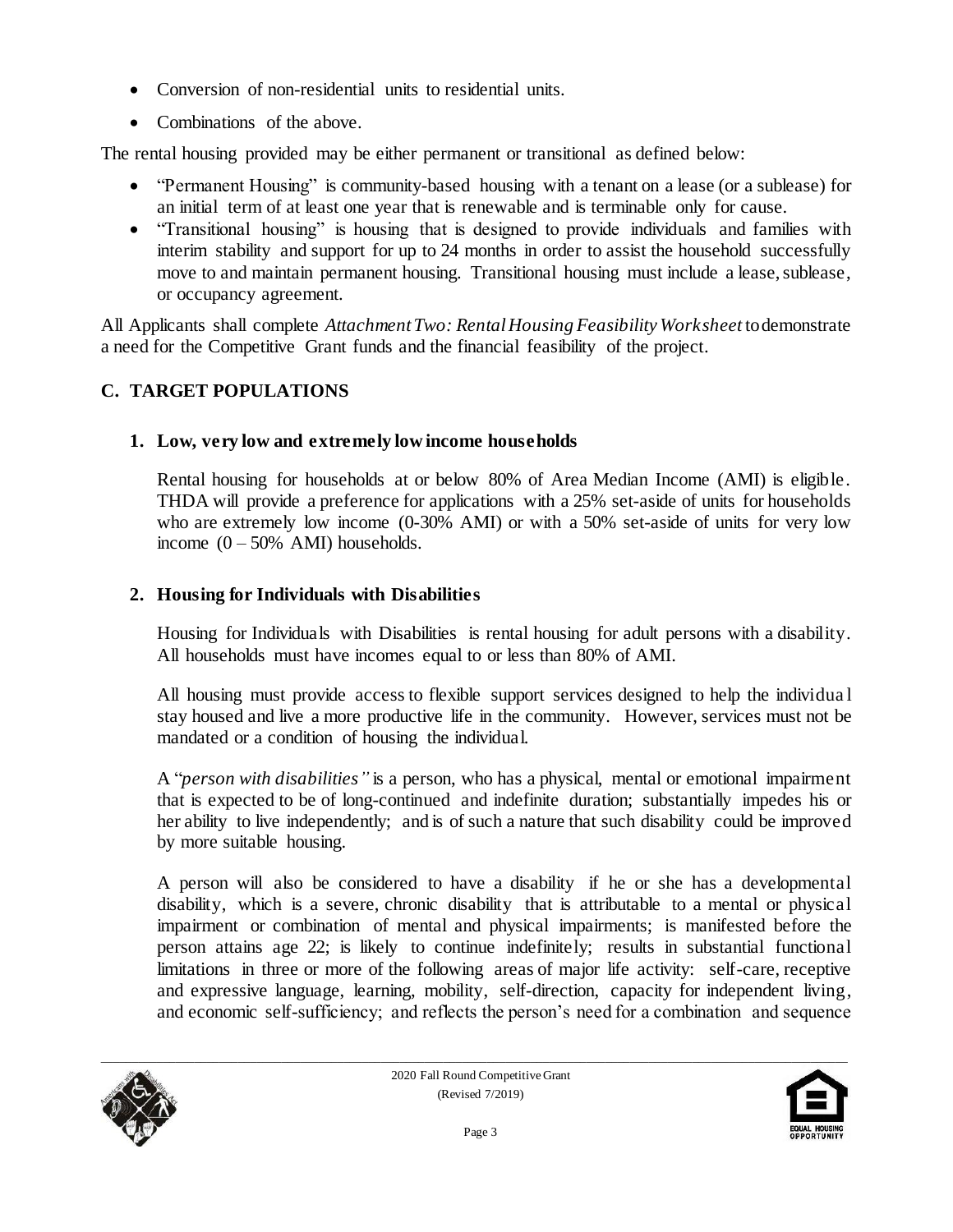of special interdisciplinary, or generic care, treatment, or other services that are of lifelong or extended duration and are individually planned and coordinated.

Housing funded for this population must meet the qualities of settings that are eligible for reimbursement under the Medicaid home and community-based services that were established by the Centers for Medicare and Medicaid Services (CMS) in the final rule dated January 16, 2014:

[https://www.federalregister.gov/articles/2014/01/16/2014-00487/medicaid](https://www.federalregister.gov/articles/2014/01/16/2014-00487/medicaid-program-state-plan-home-and-community-based-services-5-year-period-for-waivers-provider)[program-state-plan-home-and-community-based-services-5-year-period-for](https://www.federalregister.gov/articles/2014/01/16/2014-00487/medicaid-program-state-plan-home-and-community-based-services-5-year-period-for-waivers-provider)[waivers-provider.](https://www.federalregister.gov/articles/2014/01/16/2014-00487/medicaid-program-state-plan-home-and-community-based-services-5-year-period-for-waivers-provider) 

The final rule requires that all home and community-based settings meet certain qualifications, including:

- The setting is integrated and supports full access to the greater community;
- Is selected by the individual from among setting options;
- Ensures individual rights of privacy, dignity, and respect, and freedom from coercion and restraint;
- Optimizes autonomy and independence in making life choices; and,
- Facilitates choice regarding services and who provides them.

Additionally for provider owned or controlled residential settings, the following additional requirements apply:

- The individual has a lease or other legally enforceable agreement providing similar protections;
- The individual has privacy in their unit including lockable doors, choice of roommates, and freedom to furnish or decorate the unit;
- The individual controls his/her own schedule, including access to food at any time;
- The individual can have visitors at any time; and,
- The setting is physically accessible.

## **3. Housing for Youth Transitioning Out of the State's Foster Care System**

Rental housing for youth transitioning out of the foster care system is eligible and is prioritized in the program's scoring matrix. All households must have incomes equal to or less than 80% of AMI. The head of the household must be at least 18 years of age and no more than 24 years of age at time of application for tenancy. All housing must provide flexible support services designed to help the individual stay housed and live a more productive life in the community.



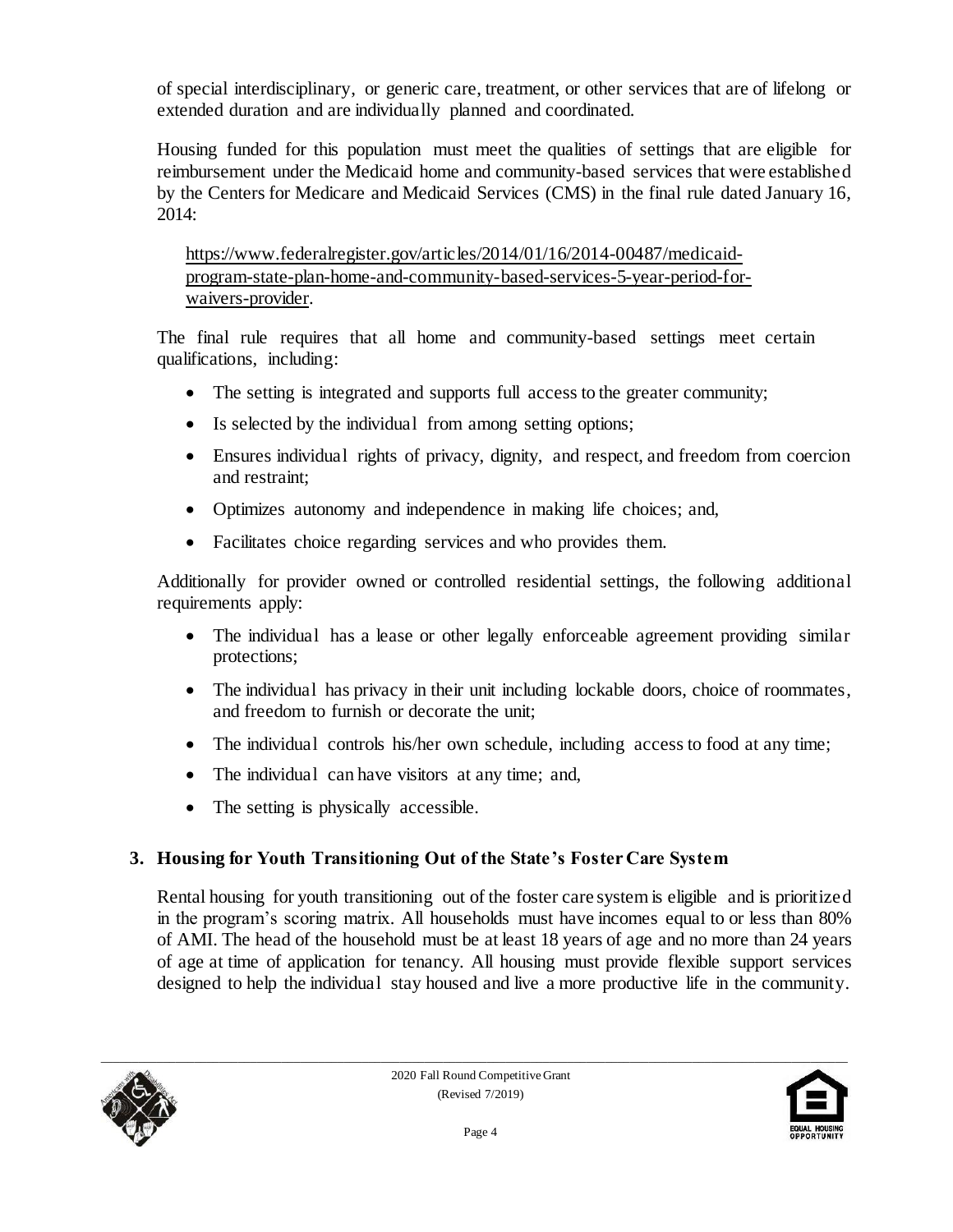#### **4. Housing for the Elderly**

Elderly populations are households where all household members are at least 62 years of age. All households must have incomes equal to or less than 80% of AMI. Housing for the elderly does not include hospices, nursing homes, or convalescent facilities.

#### **5. Housing for Ex-Offenders**

Rental housing for ex-offenders who are either homeless or at risk of homelessness and for those who are eligible for release by the Tennessee Board of Probation and Parole but who remain in custody due to having no other residential options is eligible. Housing for elderly offenders who are eligible for release by the Tennessee Board of Probation and Parole but who remain in custody due to no other residential options is encouraged. Housing for exoffenders is prioritized in the program's scoring matrix.

All housing must provide support services designed to help the individual stay housed and live a more productive life in the community.

Certain ex-offenders, as described below, may not be eligible to reside in housing of this type developed with Competitive Grants. All households must have incomes equal to or less than 80% of AMI. Housing providers must abide by all TDOC rules and regulations and all State and Federal statutes and laws as applicable to the populations being served.

#### **6. Housing for Veterans who are Homeless**

Rental housing set-aside for veterans who are homeless. To be eligible, an individual or family must meet one of the categories of homeless and the head of household or their spouse must meet the definition of "veteran" as defined below:

- As defined by the U.S. Department of Housing and Urban Development under the Homeless Emergency Assistance and Rapid Transition to Housing Act (HEARTH) at 24 CFR 91.5, "Homeless" includes:
	- (1) *Category 1*:An individual or family who lacks a fixed, regular, and adequate nighttime residence, meaning:
		- (i) An individual or family with a primary nighttime residence that is a public or private place not designed for or ordinarily used as a regular sleeping accommodation for human beings, including a car, park, abandoned building, bus or train station, airport or camping ground;
		- (ii) An individual or family living in a supervised publicly or privately operated shelter designed to provide temporary living arrangements (including congregate shelters, transitional housing, and hotels and motels paid for by charitable organizations or by federal, state, or local government programs for low-income individuals); or



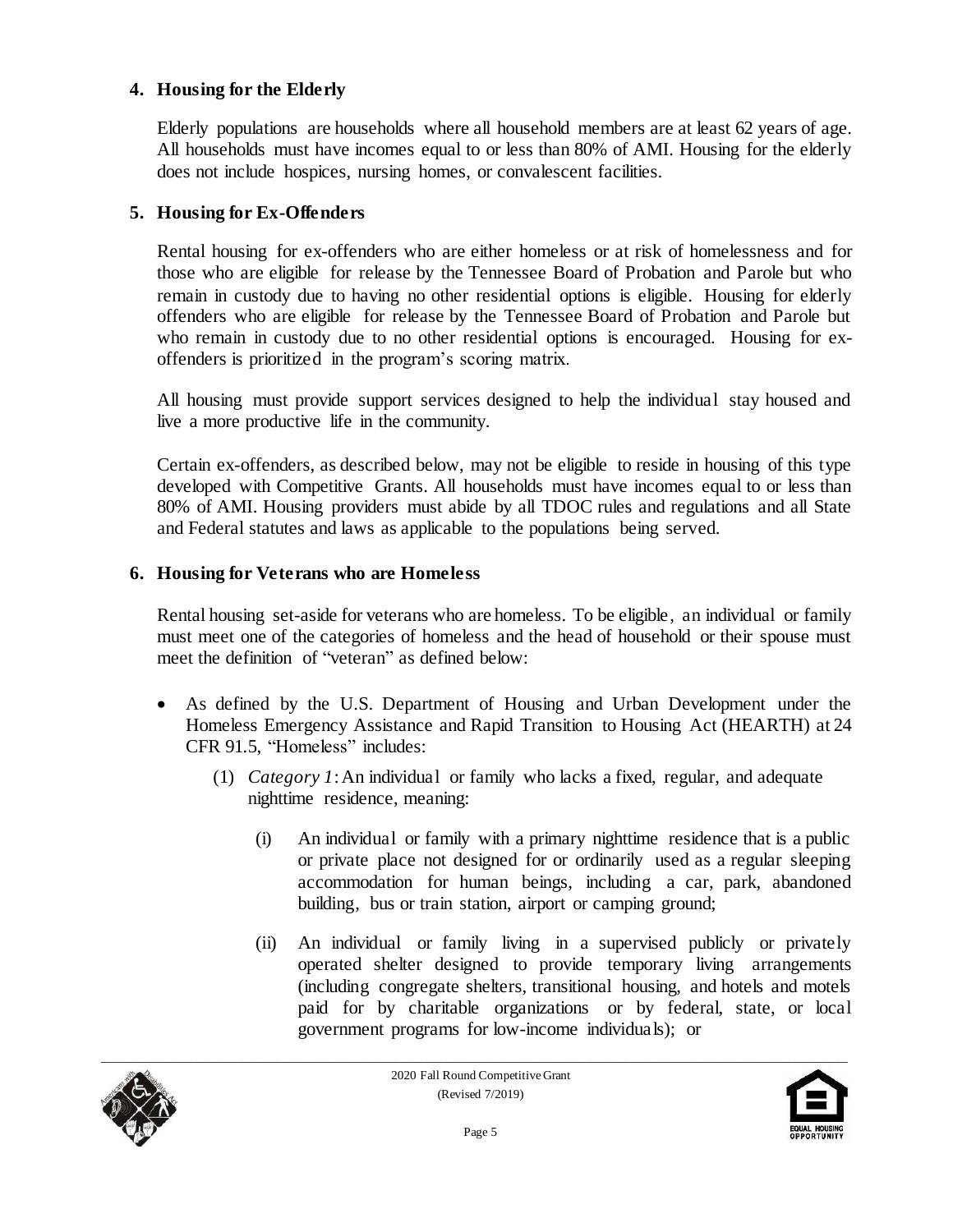- (iii) An individual who is exiting an institution where he or she resided for 90 days or less and who resided in an emergency shelter or place not meant for human habitation immediately before entering that institution;
- (2) *Category 2*:An individual or family who will imminently lose their primary nighttime residence, provided that:
	- (i) The primary nighttime residence will be lost within 14 days of the date of application for homeless assistance;
	- (ii) No subsequent residence has been identified; and
	- (iii) The individual or family lacks the resources or support networks, e.g., family friends, faith-based or other social networks, needed to obtain other permanent housing;
- (3) *Category 3*:Unaccompanied youth under 25 years of age, or families with children and youth, who do not otherwise qualify as homeless under this definition, but who:
	- (i) Are defined as homeless under section 387 of the Runaway and Homeless Youth Act (42 U.S.C. 5732a), section 637 of the Head Start Act (42 U.S.C. 9832), section 41403 of the Violence Against Women Act of 1994 (42 U.S.C. 14043e-2), section 330(h) of the Public Health Service Act (42 U.S.C. 254b(h)), section 3 of the Food and Nutrition Act of 2008 (7 U.S.C. 2012), SECTION 17(b) or section 725 of the McKinney-Vento Homeless Assistance Act (42 U.S.C. 11434A);
	- (ii) Have not had a lease, ownership interest, or occupancy agreement in permanent housing the 60 days immediately preceding the date of application for assistance;
	- (iii) Have experienced persistent instability as measured by two moves or more during the 60-day period immediately preceding the date of applying for homeless assistance; and
	- (iv) Can be expected to continue in such status for an extended period of time because of chronic disabilities, chronic physical health or mental health conditions, substance addiction, histories of domestic violence or childhood abuse (including neglect), the presence of a child or youth with a disability, or two or more barriers to employment, which include the lack of a high school degree or General Education Diploma (GED), illiteracy, low English proficiency, a history of incarceration or detention for criminal activity, and a history of unstable employment; or



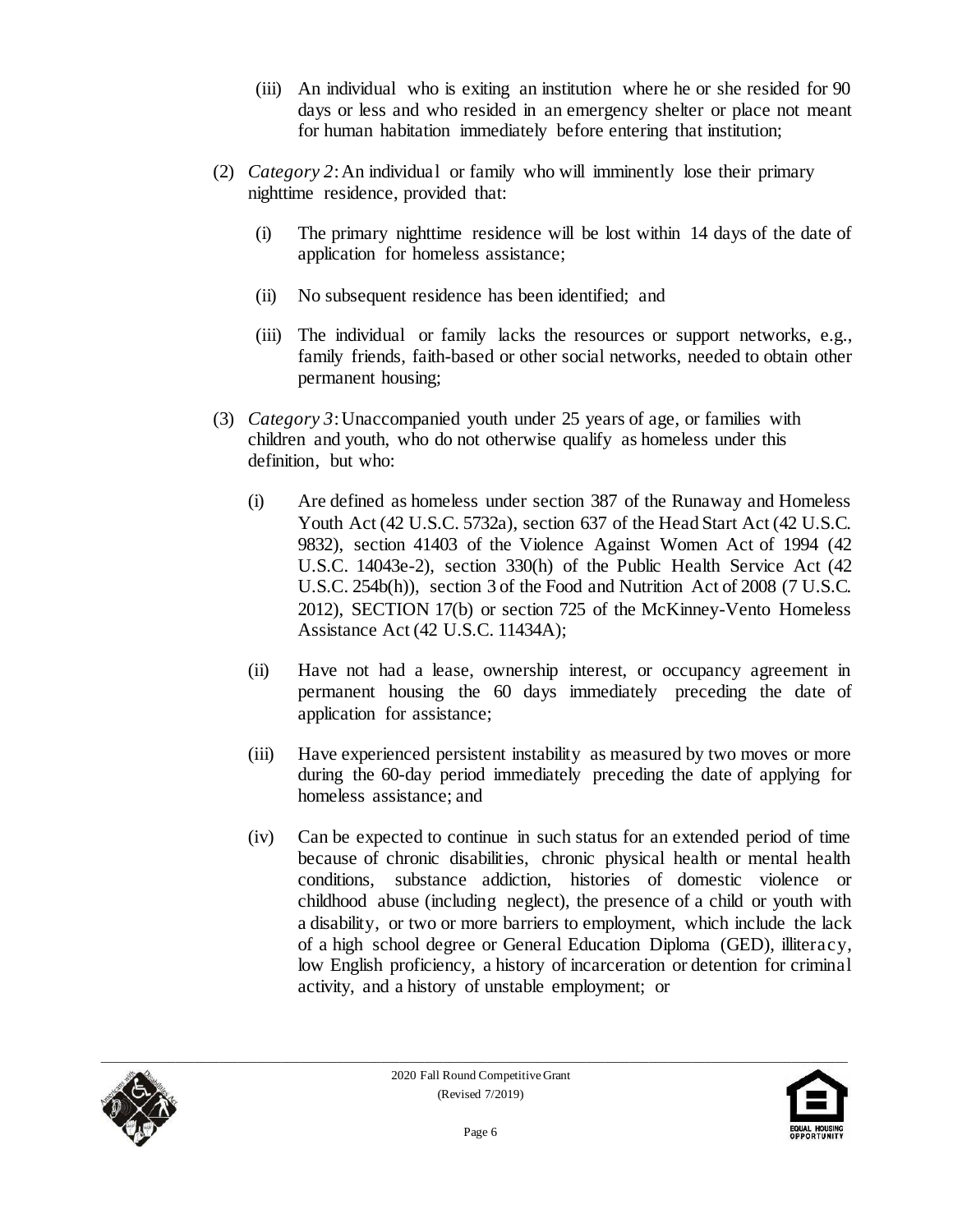- (4) *Category 4*:Any individual or family who:
	- (i) Is fleeing, or is attempting to flee, domestic violence, dating violence, sexual assault, stalking, or other dangerous or life-threatening conditions that relate to violence against the individual or a family member, including a child, that has either taken place within the individual's or family's primary nighttime residence or has made the individual or family afraid to return to their primary nighttime residence;
	- (ii) Has no other residence; and
	- (iii) Lacks the resources or support networks, e.g., family, friends, faith-based or other social networks, to obtain other permanent housing.
- As defined by the U.S. Interagency Council on Homelessness, a "Veteran" is an adult who served on active duty in the armed forces of the United States, including persons who served on active duty from the military reserves or the National Guard.

### **D. PROHIBITED ACTIVITIES**

A Grantee may not use the Competitive Grant for any of the following:

- 1. Pledge Competitive Grant funds as support for tax exempt borrowing by local grantees.
- 2. Provide off-site improvements or neighborhood infrastructure or public facility improvements.
- 3. Provide any portion of the THTF Competitive Grant or the required local match for administrative expenses by local governments.
- 4. Provide assistance to private, for-profit owners of rental property.
- 5. Implement homeowner rehabilitation projects.
- 6. Implement homeownership activities, including down payment assistance programs and the development of units for homeownership.
- 7. Acquire, rehabilitate or construct rental housing that is a treatment, hospice, nursing home, or convalescent facility.
- 8. Project Operating Reserves
- 9. Developer Fees
- 10. Cover costs incurred prior to the THTF contract start date.



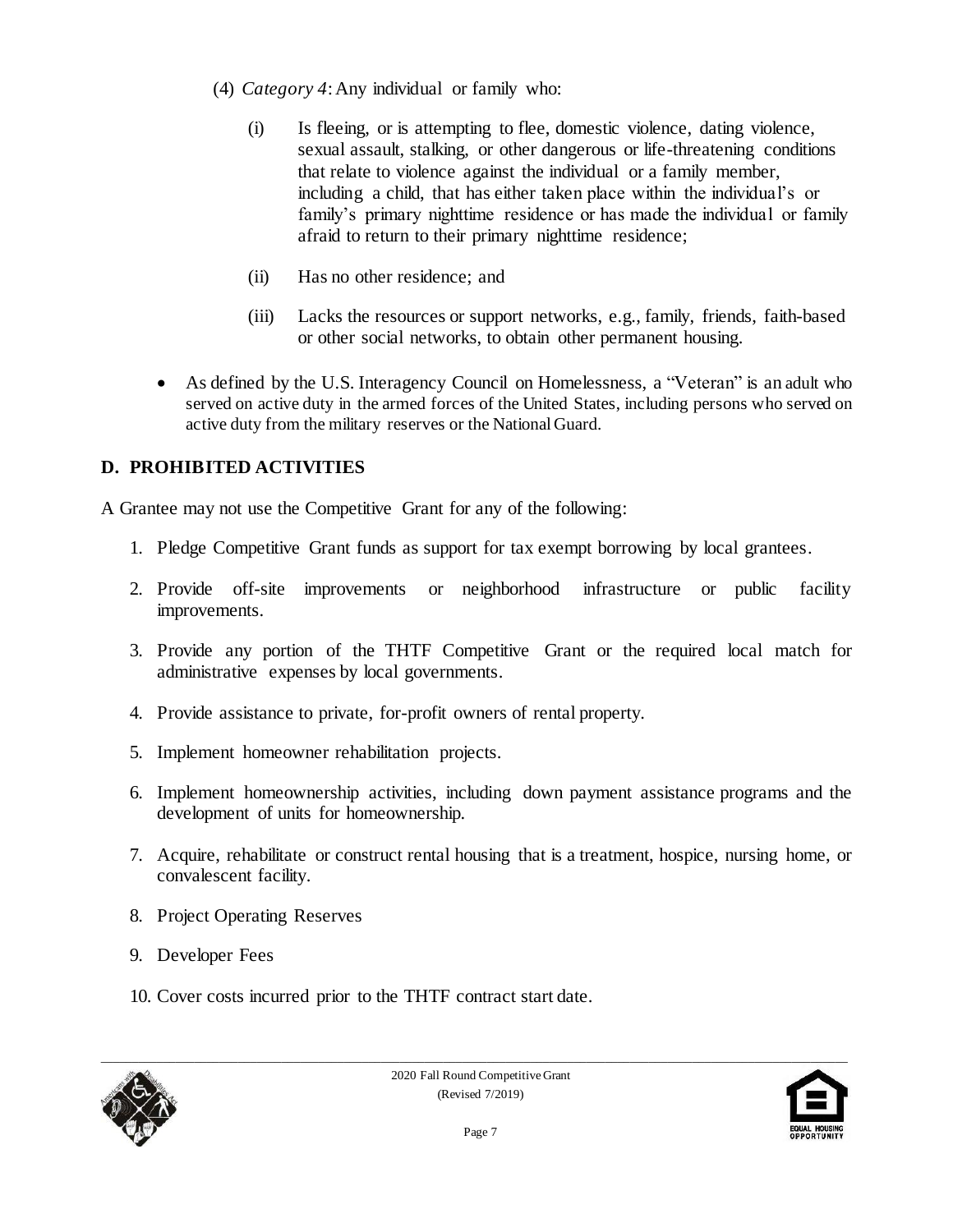### **E. MATCH**

Proposals must include a 50% match of the THTF development dollars awarded. THTF administrative funds allocated to the project are not required to be matched.

#### **Eligible Sources of Match Include:**

- 1. Grants from other agencies.
- 2. Federal sources such as the Community Development Block Grant (CDBG) program or USDA Rural Development.
- 3. Cash Contributions by local church groups, local agencies, or contributions by individuals.
- 4. Bank loans.
- 5. A funding pool established by a local lender for the applicant.
- 6. Supportive services provided for projects serving individuals with disabilities, homeless veterans, ex-offenders, the elderly, or youth transitioning out of the foster care system. The value of supportive services may be counted over the length of the applicable compliance period.
- 7. Rental assistance tied to the property. To be eligible, the commitment of rental assistance must extend beyond the end of the grant term. For purposes of application scoring, THDA will only count that value of rental assistance that extends beyond the grant term.
- 8. The value of property already owned by the Applicant upon which the proposed housing will be rehabilitated or constructed.
- 9. HOME grants from local participating jurisdictions to non-profit applicants.

#### **Ineligible Sources of Match:**

- 1. THDA program funds, including federal funding sources, made available to Applicants will not be an eligible source of the matching funds.
- 2. In-kind donations, services, or labor will not be an eligible source of matching funds.

THDA will prioritize applications with a firm match commitment, the value of which is clearly documented in the application by the entity providing the match source.



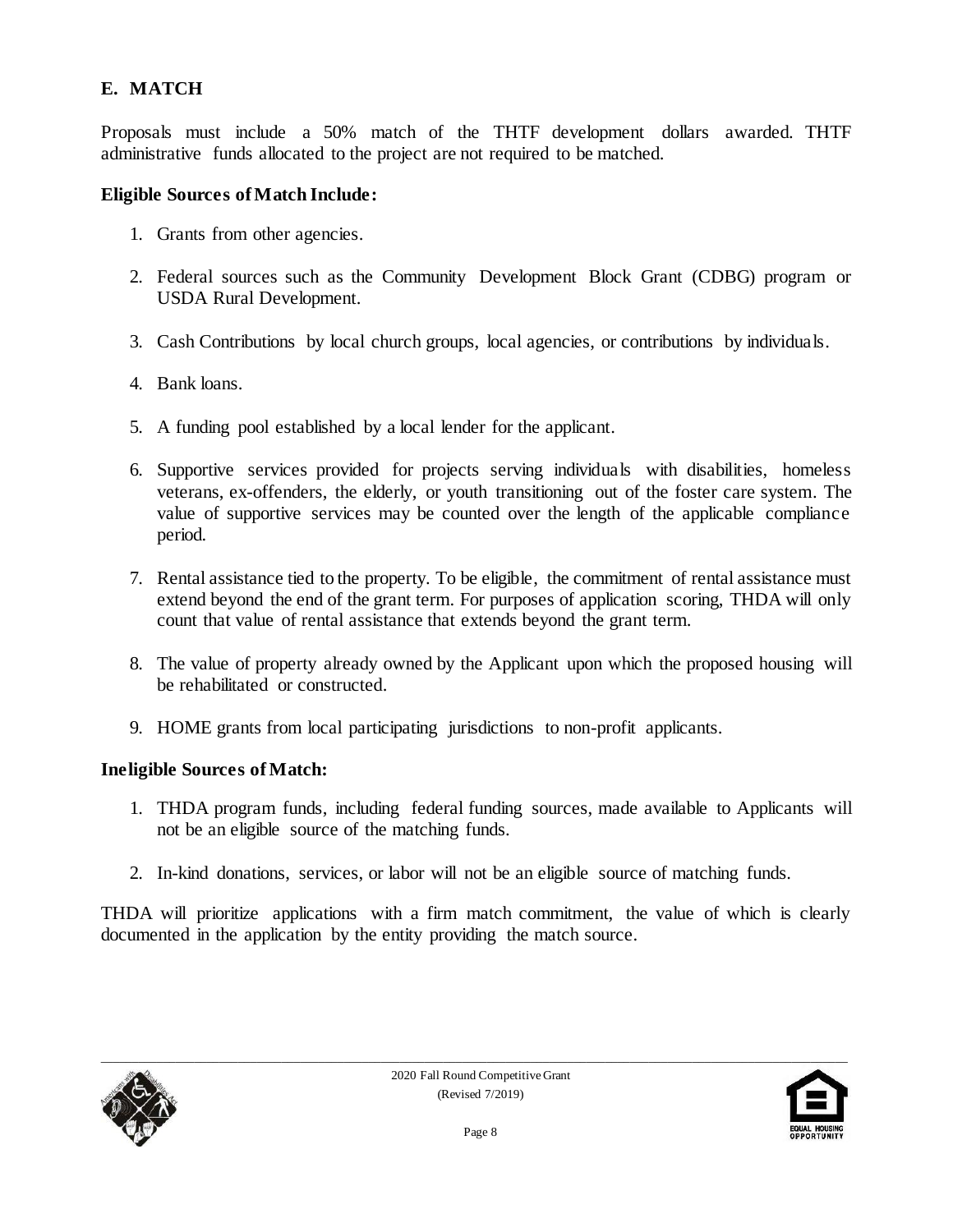#### **F. PROGRAM REQUIREMENTS**

#### **1. INCOME LIMITS**

Competitive Grants for rental projects may be used to benefit low-, *very low- or extremely low income* households.

- A. "Low income household" means an individual or family unit whose gross annual income does not exceed 80% of the area median income, adjusted for family size;
- B. "Very low income household" means an individual or family unit whose gross annual income does not exceed 50% of the area median income, adjusted for family size.
- C. "Extremely low income household" means an individual or family unit whose gross annual income does not exceed 30% of the area median income, adjusted for family size.

The income limits apply to the incomes of the tenants, not to the owners of the property.

Grantees shall use the income limits established by the U.S. Department of Housing and Urban Development for the HOME Program, and household income as defined by the Section 8 Rental Assistance Program. Current limits are in *Attachment Three: Income Limits*. The income of the household to be reported for purposes of eligibility is the sum of the annual gross income of the beneficiary, the beneficiary's spouse, and any other family member residing in the home or rental unit. Annual gross income is "anticipated" for the next 12 months, based upon current circumstances or known upcoming changes, minus certain income exclusions.

Grantees shall ensure occupancy of units for which Competitive Grants were used by low-, very low- or extremely low- income tenants during the compliance period. Tenants whose annual incomes increase to over 80% of the area median may remain in occupancy, but must pay no less than 30% of their adjusted monthly income for rent and utilities.

#### **2. CRIMINAL BACKGROUND**

Grantees shall follow HUD regulations with regard to the provision of housing for exoffenders. HUD regulations prohibit housing assistance to the following groups of exoffenders:

- A. Ex-offenders who have been evicted from federally-assisted housing for drug-related criminal activity with an effective date of eviction within the last three (3) year period.
- B. An ex-offender household that includes a member who has ever been convicted of a drugrelated criminal activity involving the manufacturing or production of methamphetamine s on the premises of federally–assisted housing.
- C. An ex-offender household that includes a member who is subject to a lifetime registration requirement under a state sex offender registry program.



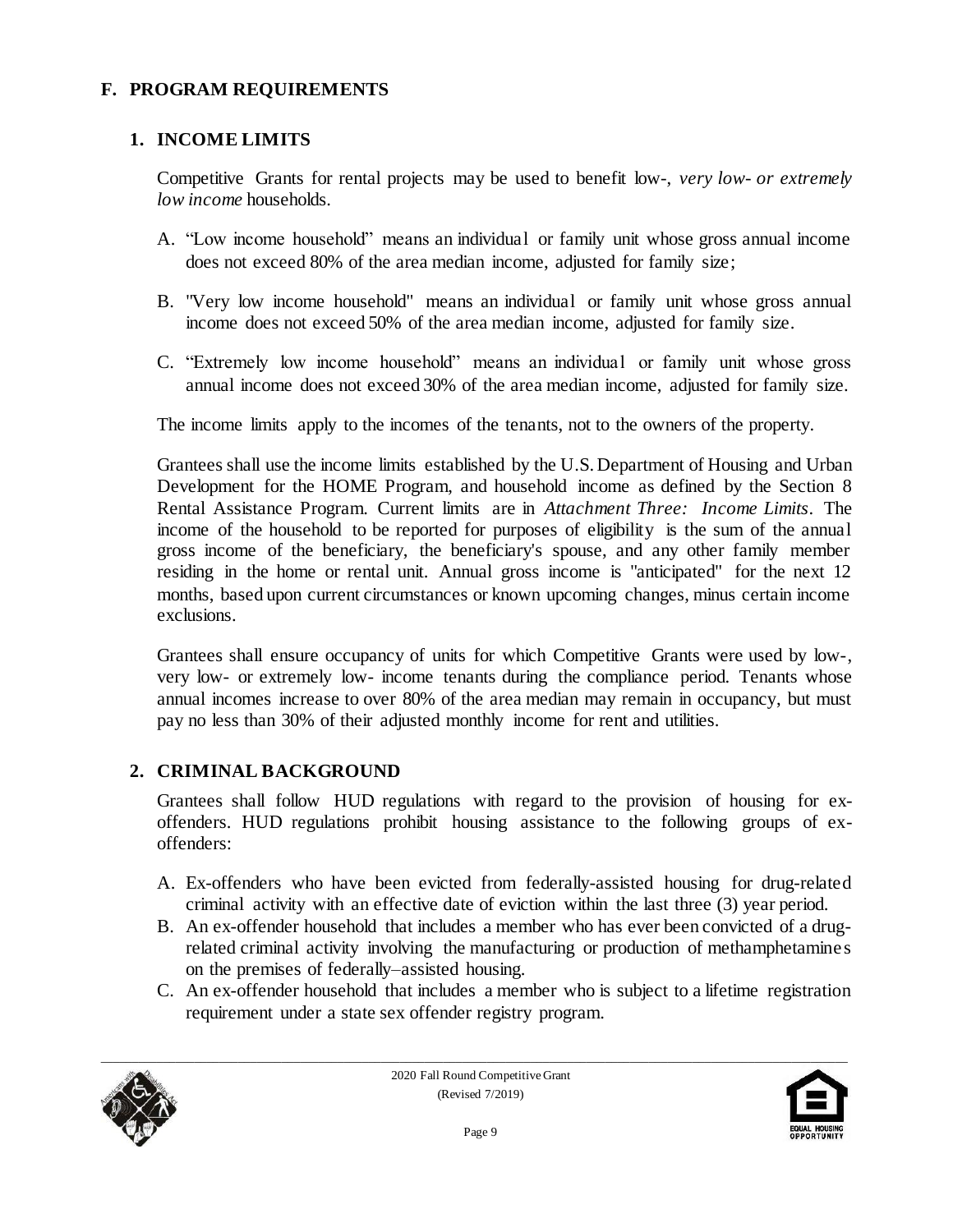#### **3. COMPLIANCE PERIOD**

All rental housing projects for which Competitive Grants funds are used shall have a compliance period that begins on the date of issuance of the certificate of occupancy for the final building within the project. If a certificate of occupancy is not issued, the compliance period will begin on the date of recordation of the notice of completion for the project. Prior to drawing down Competitive Grants funds, Grantees shall sign a grant note, deed of trust and restrictive covenant to enforce the compliance period. The Competitive Grant is forgiven at the end of the compliance period if full compliance was achieved throughout the compliance period.

The length of the compliance period will be determined based on the amount of Competitive Grants funds invested per unit:

| <b>Average Per Unit HTF</b><br><b>Competitive Grants Investment</b> | <b>Compliance Period</b> |
|---------------------------------------------------------------------|--------------------------|
| $<$ \$15,000                                                        | 5 Years                  |
| $$15,000 - $40,000$                                                 | 10 Years                 |
| $>$ \$40,000                                                        | 15 Years                 |

#### **4. PROPERTY STANDARDS**

Property standards must be met when Competitive Grants funds are used for a project. Any rental units constructed or rehabilitated with Competitive Grants funds must meet THDA Design Standards for New Construction or Rehabilitation, as applicable. Additionally, all housing must meet all applicable local codes, rehabilitation standards, and zoning ordinances at the time of project completion.

In the absence of local codes, new construction of multi-family apartments of 3 or more units must meet the State-adopted edition of the International Building Code; new construction of single-family rental units or duplexes must meet the State-adopted edition of the International Residential Code for One- and Two-Family Dwellings; and rehabilitation of existing rental units must meet the State-adopted edition of the International Existing Building Code.

All contractors performing work on THTF assisted units must be appropriately licensed for the type of work being performed.

Following project completion, all properties assisted with Competitive Grant funds must meet Housing Quality Standards throughout the compliance period.



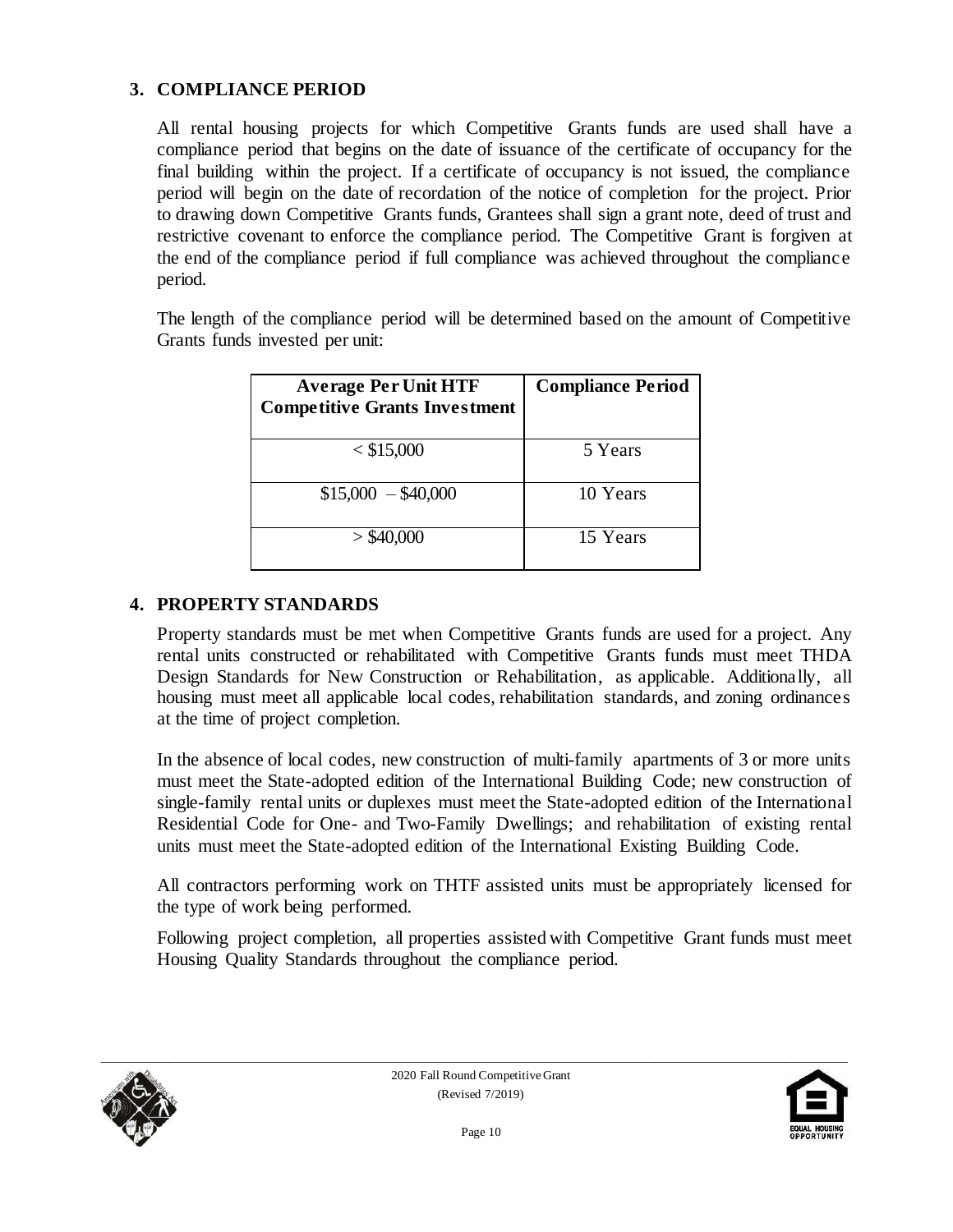*Energy Code*. New construction projects must also meet the current edition of the International Energy Conservation Code.

*Visitability.* Additional points will be awarded to Applicants proposing single-family rental or multi-family new construction projects that include design features to make the units visitable by individuals with physical disabilities. These options include a step-free entrance, free passage of 32-36" for interior/exterior doorways, and easy use by individuals confined to a wheelchair. Further information about visitability may be found at www.visitability.org.

*Universal Design.* Additional points will be awarded to applications that incorporate features that meet the needs of the greatest number of residents within a community. Universal design differs from accessible design, which is primarily intended to meet the needs of persons with disabilities. Universal design, however, is inclusive of adaptable design as universal design incorporates structural features that will allow a residence to be adapted to an individua l's current or future needs. Universal design features include, but are not limited to:

- Stepless entrances
- Minimum 5' x 5' level clear space inside and outside entry door
- Broad blocking in walls around toilet, tub and shower for future placement of grab bars
- Full-extension, pull out drawers, shelves, and racks in base cabinets in the kitchen
- Front mounted controls on all appliances
- Lever door handles
- Loop handle pulls on drawers and cabinet doors

More information on Universal Design may be found at The Center for Universal Design at North Carolina State University: [http://www.ncsu.edu/ncsu/design/cud/index.htm.](http://www.ncsu.edu/ncsu/design/cud/index.htm) 

*Building Permits.* Building permits must be pulled on all new construction and rehabilitation projects as required by the state or local jurisdiction, including mechanical, plumbing, and or electrical permits.

*Inspections*. All rehabilitation or new construction work must be inspected by a licensed inspector based on the rules applicable for the local jurisdiction in which the units are located. Licensed inspectors are certified by the Tennessee Department of Commerce and Insurance – State Fire Marshal's Office.

If a building permit is issued by a local jurisdiction or the state, inspection by a state certified inspector of that jurisdiction is required.

If the work is exempted by the state or local code and a permit is not required, then a qualified inspector may be used.



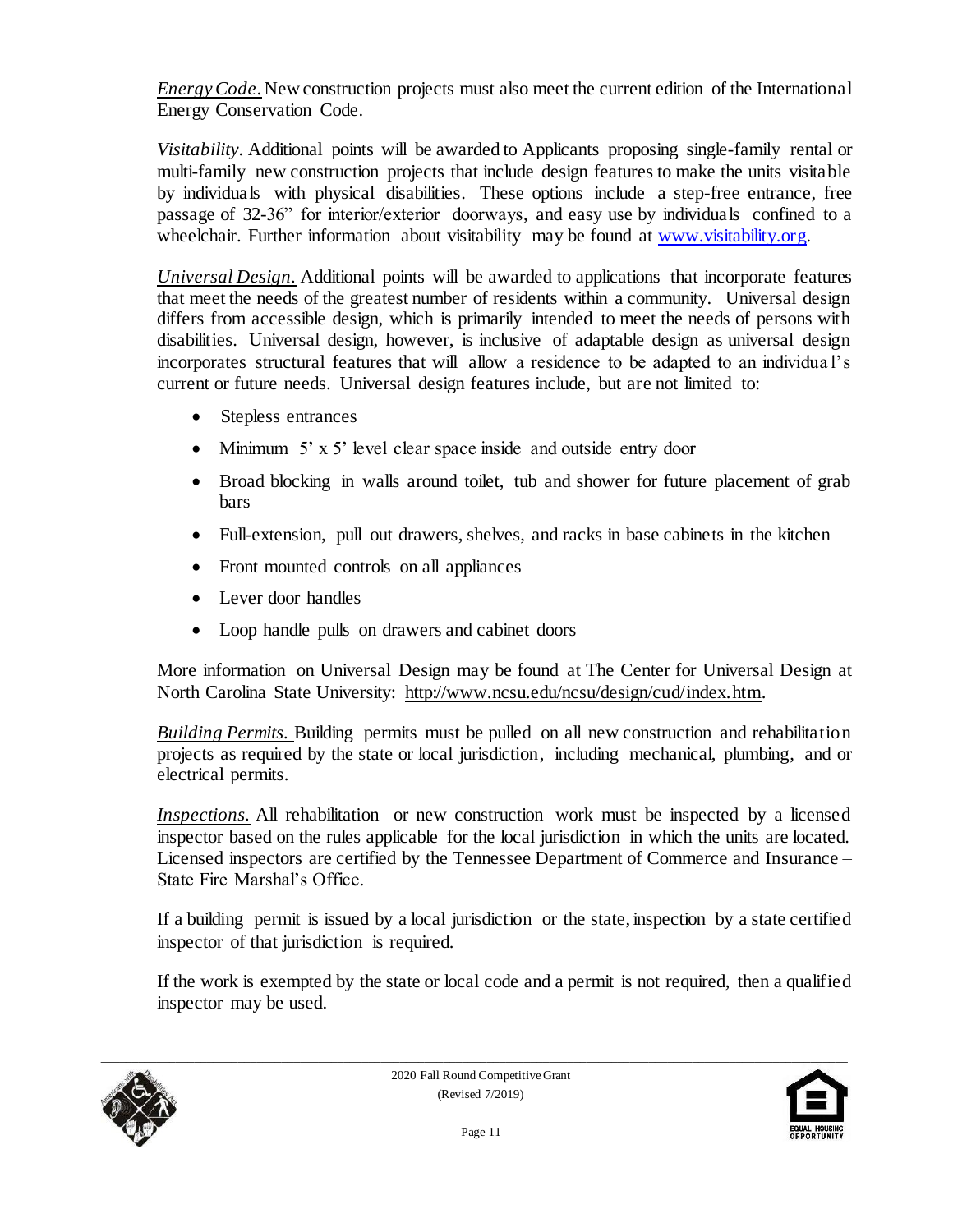A "qualified inspector" is defined as an individual with credentials appropriate for the type of work being performed, such as inspectors licensed by the State of Tennessee as Building, Mechanical, Plumbing, or Electrical Inspectors. For activities in which a building permit is not issued, a qualified inspector may include home inspectors as appropriate for the work performed; individuals certified by a national organization such as the International Code Council, the National Fire Protection Association, or the Standard Building Code Congress as a Housing Inspector; or individuals qualified as FHA Fee Inspectors. Other qualifications may be accepted on a case by case basis, and require THDA approval before the inspector may perform inspections.

#### **5. RENT LEVELS**

Every rental unit assisted with Competitive Grant funds is subject to rent controls designed to make sure that rents are affordable to low-, very low- or extremely low-income households. Unless the housing is a group home or a Single Room Occupancy (SRO) unit, the maximum rents used for Competitive Grants are the *High HOME rents.* The maximum rent for a Group home or a SRO unit is defined below.

However, Grantees are encouraged, but not required, to charge tenants in a rental property assisted with Competitive Grant funds no more than 30% of gross monthly income for rent. See *Attachment Four: HOME Program Rents*.

Rents are controlled for the length of the compliance period, and are determined on an annual basis by HUD. The published rents include utilities. *The cost of utilities paid by tenants must be subtracted (using applicable utility allowances) from the published HOME rents to determine the maximum allowable rents.*

Each Grantee should be aware of the market conditions of the area in which the project is located. The High HOME rents are maximum rents which can be charged. Each project should show market feasibility not based upon the High HOME rents, but rather upon area housing markets and THTF occupancy requirements which require occupancy by low-, verylow-, or extremely low-income tenants. Rents shall not exceed the published High HOME rents, adjusted for utility arrangements and bedroom size. However, because these rents must also be attractive to *low-, very low-, or extremely low- income* tenants, actual rents may be lower than the High HOME rents to keep within 30% of the tenant's monthly income. Programs should be designed so they take into consideration the market feasibility of projects funded.

A Competitive Grant may assist with the development of a group home, a housing unit that is occupied by two or more single persons or families. A group home consists of common space and/or facilities for group use by the occupants and, except in the case of a shared onebedroom unit, a separate private space for each individual or family. Group homes often house the elderly or persons with disabilities who require accompanying supportive services. The calculation of the applicable rent and tenant contributions must follow the following requirements:



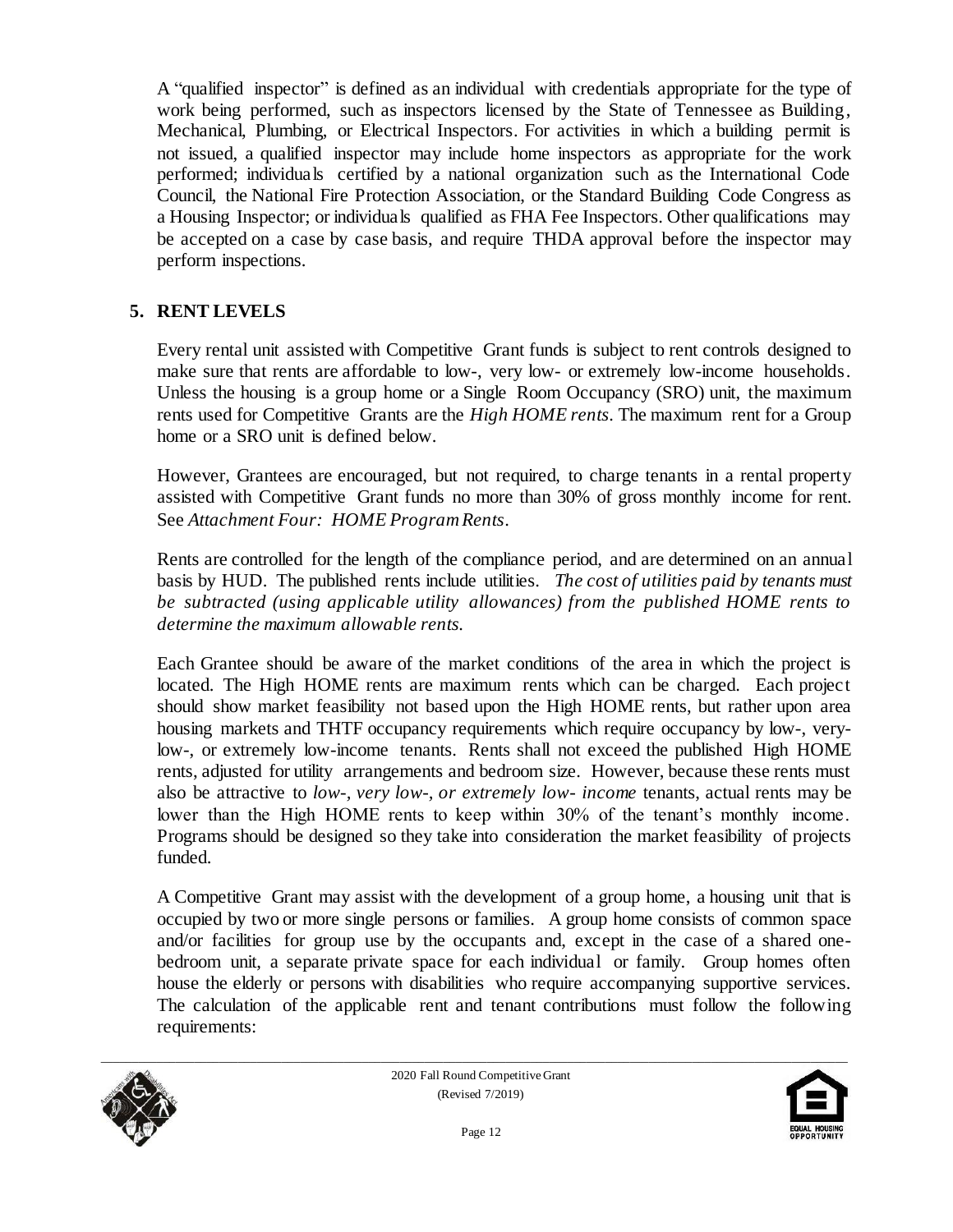- A THTF-assisted group home is treated as a single THTF-assisted housing unit with multiple bedrooms. The THTF rent limit for a group home is the HUD-published Fair Market Rent (FMR) rent limit for the total number of bedrooms in the group home.
- However, the bedrooms of live-in supportive service providers or other non-client staff are not included when calculating the total number of bedrooms for the purpose of establishing the rent. For example, if one bedroom in a four-bedroom home is occupied by a service provider, the maximum rent for the group home is the HUD-published FMR Limit for a three-bedroom unit.
- The HUD-published FMR Limit is the maximum combined rent that can be charged to all income eligible tenants residing in the group home. Each tenant pays a pro-rata share of the total rent.
- When group home tenants pay directly for utilities, the utility allowance must be subtracted from the HUD-published FMR limit in order to determine the maximum combined rent that can be charged to all tenants.
- Group homes frequently include food and/or other supportive services to its residents. Group home rents may not include food costs or the costs of supportive services. Costs for such services must be billed as separate charges. For group home units that are developed for persons with disabilities, disability-related services must be nonmandatory and the resident must have the option to choose the service provider. The lease must also state whether the fee-based services are optional or mandatory and must identify the amount of the additional fees or surcharges separately from the basic THTF rent for each tenant. The applicable State agency must approve in writing the costs of food and supportive services to be provided.

A Competitive Grant may assist with the development of Single Room Occupancy (SRO) housing, which consists of a single room dwelling unit that is the primary residence of a single occupant. The unit may or may not have food preparation and sanitary facilities. Rents for SRO units are based on the HUD Fair Market Rent (FMR) or the HUD High HOME rent depending on the characterization of the unit as described below.

| IF THE SRO HOUSING IS                                                                                                         | THEN                                                                                                                                                                                                                     |
|-------------------------------------------------------------------------------------------------------------------------------|--------------------------------------------------------------------------------------------------------------------------------------------------------------------------------------------------------------------------|
| A unit with <i>neither</i> food preparation nor sanitary facilities,<br>or with one (food preparation or sanitary facilities) | The THTF rent may not exceed 75% of the HUD-<br>published FMR limit for a 0-bedroom (efficiency) unit.                                                                                                                   |
| A unit with <i>both</i> food preparation and sanitary facilities                                                              | The THTF rent cannot exceed the HUD published High<br>HOME rent limit for a 0-bedroom unit.                                                                                                                              |
| A unit that receives state or Federal <i>project-based</i> rental<br>assistance and is occupied by a very low income tenant   | The THTF rent can be the applicable State or Federal<br>project-based rent, as long as it is occupied by a very<br>low income tenant who does not pay more than 30% of<br>the family's monthly adjusted income for rent. |



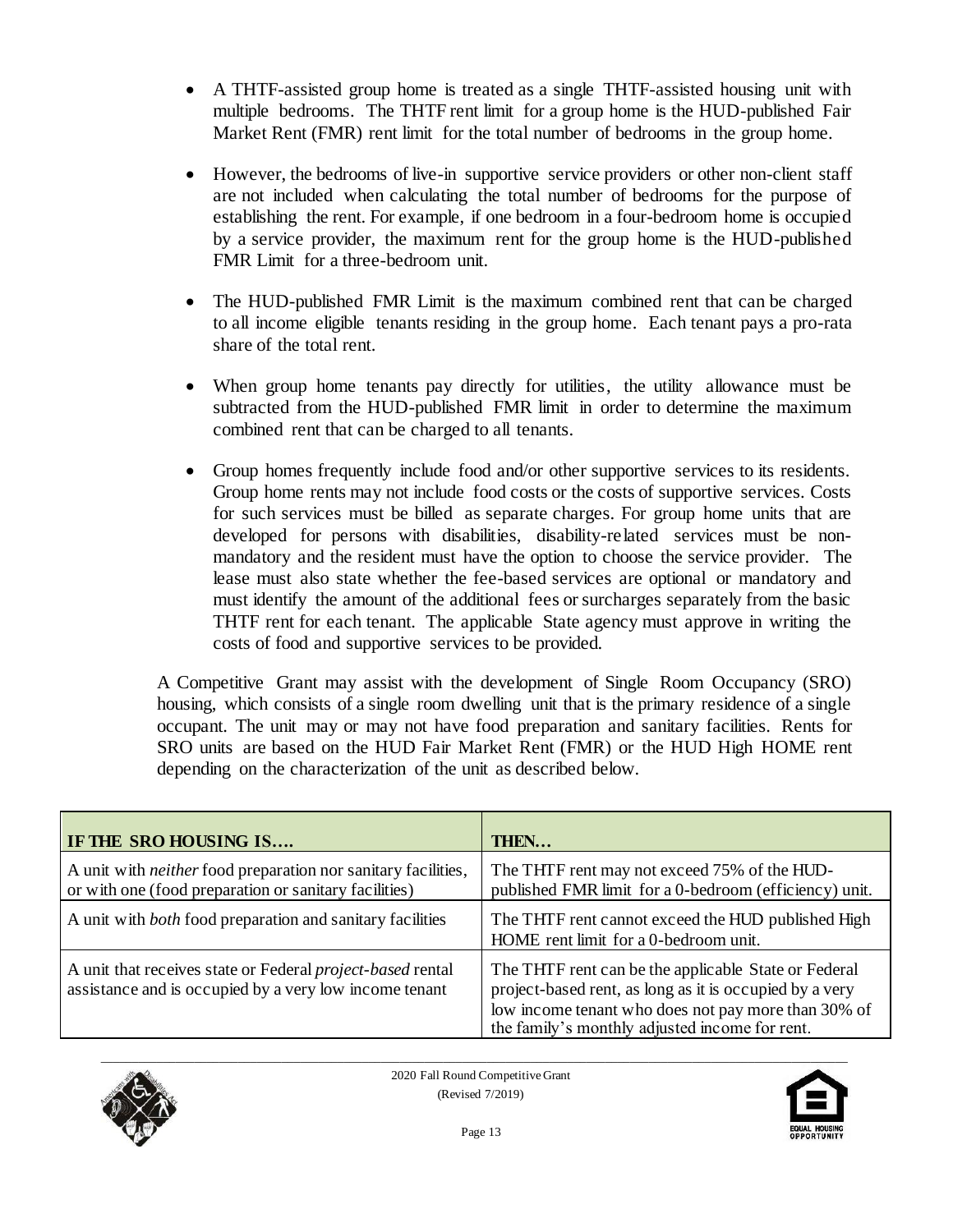The calculation of the applicable rent and tenant contributions must adhere to the following requirements:

- Utility costs are included in the maximum published HOME or FMR SRO rent. If SRO tenants pay directly for utilities, the utility allowance must be subtracted from the HUD-published HOME rent limit or FMR limit in order to determine the maximum rent that can be charged for the SRO unit.
- SRO units may not include food costs or the costs of any supportive services. Costs for such services must be billed as separate charges. For SRO units that are developed for persons with disabilities, disability-related services must be non-mandatory and the resident must have the option to choose the service provider.
- Each SRO tenant's lease must clearly state whether the fee-based services are optional or required and must also identify the amount of additional fees or surcharges separately from the basic THTF rent for each tenant. The applicable State agency must approve in writing the costs of food and supportive services to be provided.

## **6. GRANTEE'S ON-GOING OBLIGATIONS FOR RENTAL PROPERTY**

During the compliance period, a Grantee shall:

- A. Conduct initial and annual income certification of tenants;
- B. Adhere to the THTF rent limits;
- C. Comply with THDA Property Standards;
- D. Comply with fair housing and affirmative marketing requirements and,
- E. Report to THDA as THDA may require;
- F. Take other actions as THDA may require

## **G. PROCUREMENT**

It is important to keep the solicitation of bids for goods and services, materials, supplies and/or equipment open and competitive. Grantees shall develop and follow their procurement policies. At a minimum, there must be an established selection procedure. Grantees shall obtain at least three bids, and the purchase should be made from the lowest or best bidder. There must be a written rationale for selecting the successful bid or proposal.

## **H. MARKETING REQUIREMENTS**

One goal of Competitive Grants is to raise the profile of affordable housing at the local, state and federal level, and to demonstrate that decent housing impacts all facets of community development. Each Grantee shall implement marketing and public relations plans to accentuate the achievements of the program. THDA's Communications Division will assist in the development of these plans. Grantees shall submit data and beneficiary stories to THDA as may be required by THDA.



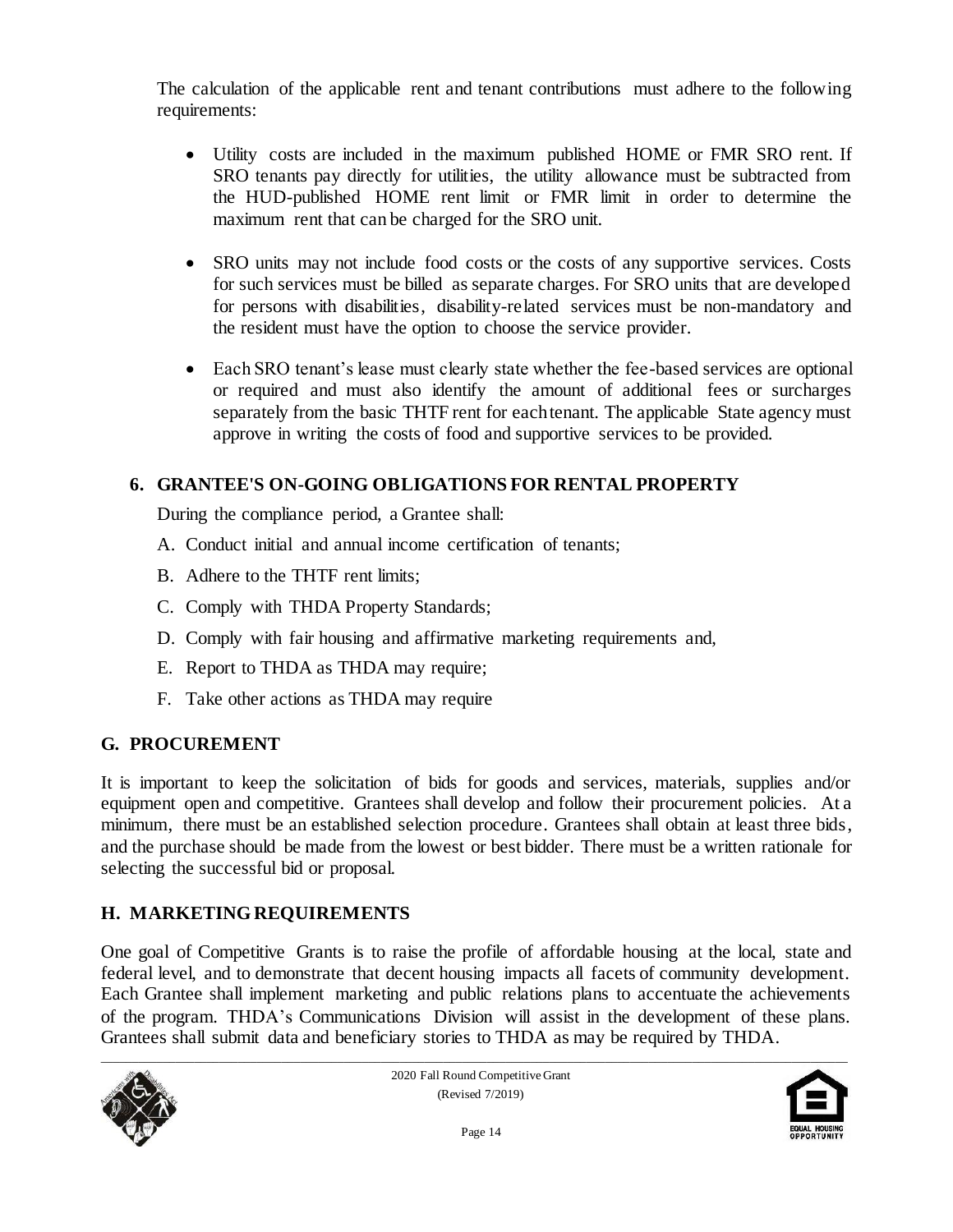## **I. FAIR HOUSING AND EQUAL OPPORTUNITY**

Each Grantee receiving a Competitive Grant shall comply with both state and federal laws regarding fair housing and equal opportunity (FHEO). FHEO requirements have been developed to protect individuals and groups against discrimination on the basis of: race, color, national origin, religion, age, disability, familial status, or sex.

In particular, owners and program administrators will need to be aware of discrimination issues with regard to: housing opportunities; employment opportunities; business opportunities; and benefits resulting from activities funded in full or in part by a Competitive Grant.

Each Grantee shall establish and follow procedures to inform the public and potential tenants of FHEO and the Grantee's affirmative marketing program. Grantees shall establish and follow procedures by which Grantees will solicit applications from potential tenants. Grantees shall maintain records of efforts to affirmatively market rental units. Grantees shall provide evidence of all of the above at the request of THDA.

#### **J. TN HOUSING SEARCH.ORG**

Beginning at the start of initial lease-up through the end of the compliance period, all Grantees shall list units available for occupancy on TNHousingSearch.org or any subsequent affordable rental housing locator system sponsored by THDA and, as permitted by the locator system for the type of housing funded.

#### **K. APPLICATION AND EVALUATION PROCEDURE**

Applications for Competitive Grants should be limited only by imagination, availability of matching funds, availability of support services, and a demonstrated need for the proposed project in a given area.

Proposals for funding in the FY 2020 Fall Round are limited to a maximum of \$500,000. There is no minimum grant amount. THDA expects that the combination of Competitive Grant funds and the required matching funds will be sufficient to allow the proposed project to be completed in a timely manner.

Applicants may request up to 7% of the grant request in administrative funds. Administrative funds may be used to pay administrative costs incurred by the grantee in the performance of program activities. Administrative funds are not subject to the match requirement.

Proposals that address the housing needs of very low or extremely low income households, including youth transitioning from foster care, homeless veterans, and ex-offenders, especially elderly offenders who are eligible for release by the Tennessee Board of Probation and Parole but who remain in custody due to no other residential options and who meet other requirements specified in the Program Description, will receive additional points in the scoring matrix. Proposals with an identified, firm commitment for the matching funds are preferred and those proposals with a firm commitment for match resources which exceeds the 50% requirement will be highly preferred.



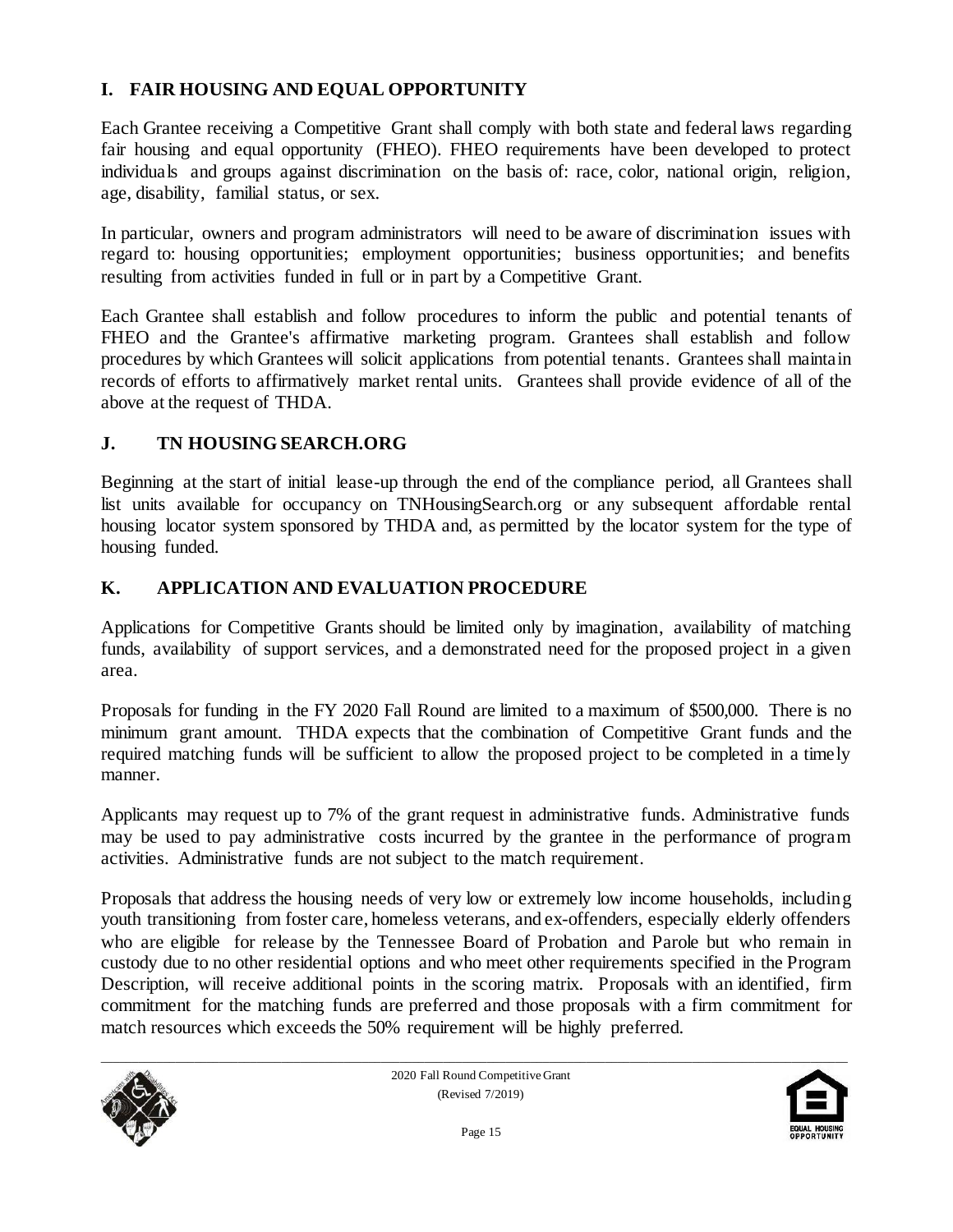THDA will evaluate each application to determine if the proposal meets program criteria, including, without limitation, submission of a complete application; proposal of an eligible activity serving eligible populations, proposal of a project that is ready to get underway except for the gap in financing to be provided by the Competitive Grant; and proposal of a project that in the opinion of THDA, in its sole discretion, is physically, financially and administratively feasible.

Applications will not be considered if the following threshold items are not submitted to THDA by the application due date:

- Application signed by the Chief Executive of the organization or the President/Chairman of the Board of Directors.
- Copy of the latest audit or audited financial statement of the organization.
- Copy of a current resolution by the Board of Directors or governing body approving the submission of the application under the 2020 Fall Housing Trust Fund Competitive Grants Program Description.
- If a non-profit organization, a Certificate of Existence or Certificate of Authorization from the Tennessee Secretary of State, as applicable, dated within 30 days of the application date. If the non-profit organization is organized in a state other than Tennessee, a Certificate of Existence from the Secretary of State in which the organization was organized must also be submitted.
- If a nonprofit organization, documentation of an IRS designation under Section  $501(c)3$  or Section 501(c)4 of the federal tax code.
- If a nonprofit organization, copy of the Charter and By-laws of the organization.

Additionally, all nonprofit organizations must upload through THDA's Participant Information Management System (PIMS) those organizational documents required to be uploaded through PIMS. Copies of organizational documents that are required to be submitted through PIMS, but are submitted through another means, will not be considered.

Additionally, as a threshold requirement, organizations seeking funding for transitional housing targeted to ex-offenders shall demonstrate approval and good standing with the Tennessee Department of Corrections (TDOC) as of the application due date. All such organizations shall be listed on TDOC's List of Approved Transitional Housing Providers.

As a threshold requirement for consideration, applications from organizations seeking Competitive Grants to provide rental housing for ex-offenders shall provide a copy of the policies and procedures guiding the operation of their program and a copy of the program's application for tenancy.

A Review Committee will score and rank all applications meeting the threshold criteria, as determined by the Review Committee in its sole discretion. Applications will be ranked in descending numerical order based on the categories in the THTF Competitive Grant Matrix.



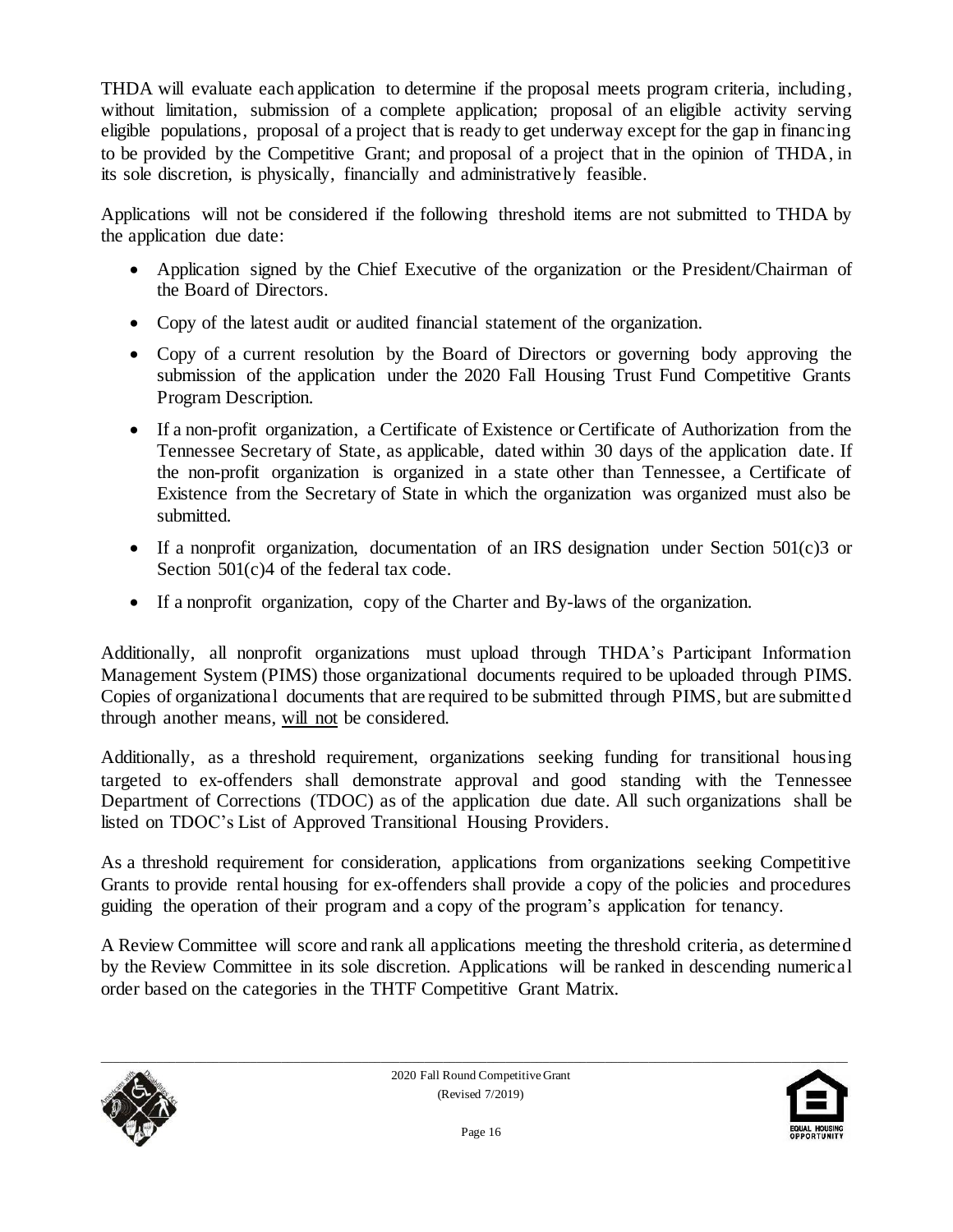In the event of a tie score, THDA first will select the application with the highest total Innovation score and then, if a tie still remains, the highest total Need score. If a tie still remains, THDA will prioritize funding for the application with the greatest number of THTF funded units as the final determinant.

Applicants must receive a minimum score of 60 to be considered for funding.

The Review Committee will present its recommendations to the Executive Director for determination of awards.



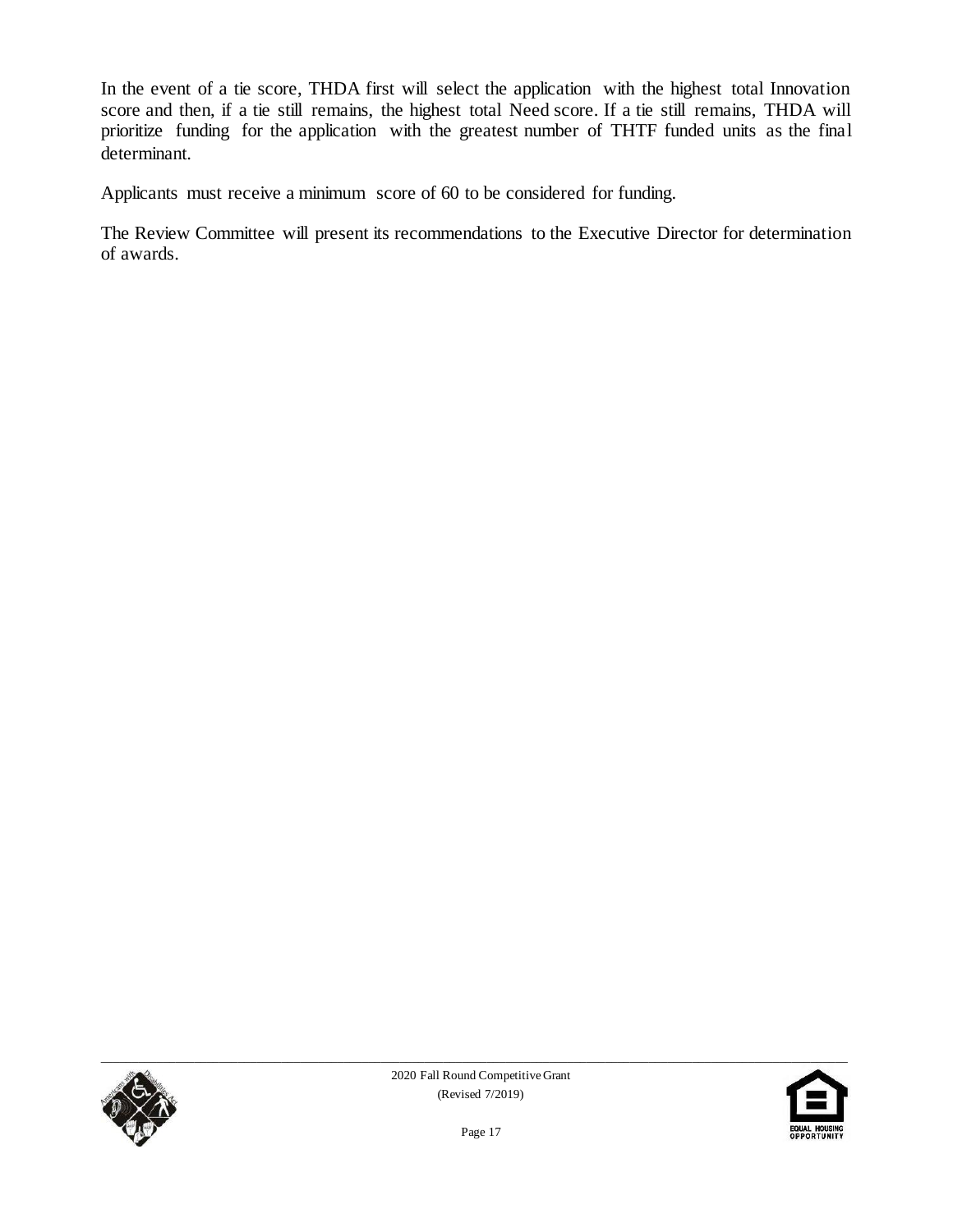### **THTF COMPETITIVE GRANT MATRIX Up to 100 Points**

### **1. CAPABILITY Up to 70 points**

- The program design is complete, and all necessary Up to 35 points components are identified in the application.
	- o The proposal demonstrates adherence to program guidelines, is well designed for the targeted population, and demonstrates an effective use of THDA resources.
	- o Sites have been identified and the applicant has site control of the parcel(s) on which the housing will be developed or the applicant can demonstrate a consistent and successful history for securing ownership control of property in each of the past five consecutive years that is either (1) at least double the number of single family units proposed in this THTF application or (2) if multifamily housing is proposed, at least double the number of sites proposed for acquisition in this THTF application.
	- o The project is physically, administratively, and financially feasible with sufficient revenue for the on-going operation of the housing during the compliance period.
	- o The feasibility worksheet is complete, correct, and demonstrates a need for a Competitive Grant.
	- o The proposed rents charged to tenants are reasonable given the income of the targeted population or rental assistance is committed to lower the contribution of the tenant toward rent and utilities.
	- $\circ$  If new construction, the housing will include design features that meet Universal Design standards, Visitability standards, and Energy code standards.
	- o For projects targeting special populations, including individuals with disabilities, homeless veterans, or youth aging out of foster care, a firm commitment for the delivery of supportive services is in place.
	- o For projects targeting ex-offenders, a plan for the screening of ex-offenders and a plan for the provision and funding of support services are in place.
	- o For projects targeting individuals with disabilities, the proposed housing meets the goals of the Final Rule for the qualities of settings that are eligible for reimbursement under the Medicaid home and community-based services that have been established by the Centers for Medicare and Medicaid Services (CMS) on January 16, 2014. Point deductions will be assessed if the CMS qualities of settings are not met based on THDA's sole determination.
	- o The applicant demonstrates the likelihood and feasibility to secure matching funds. Firm commitment letters are included in the application.



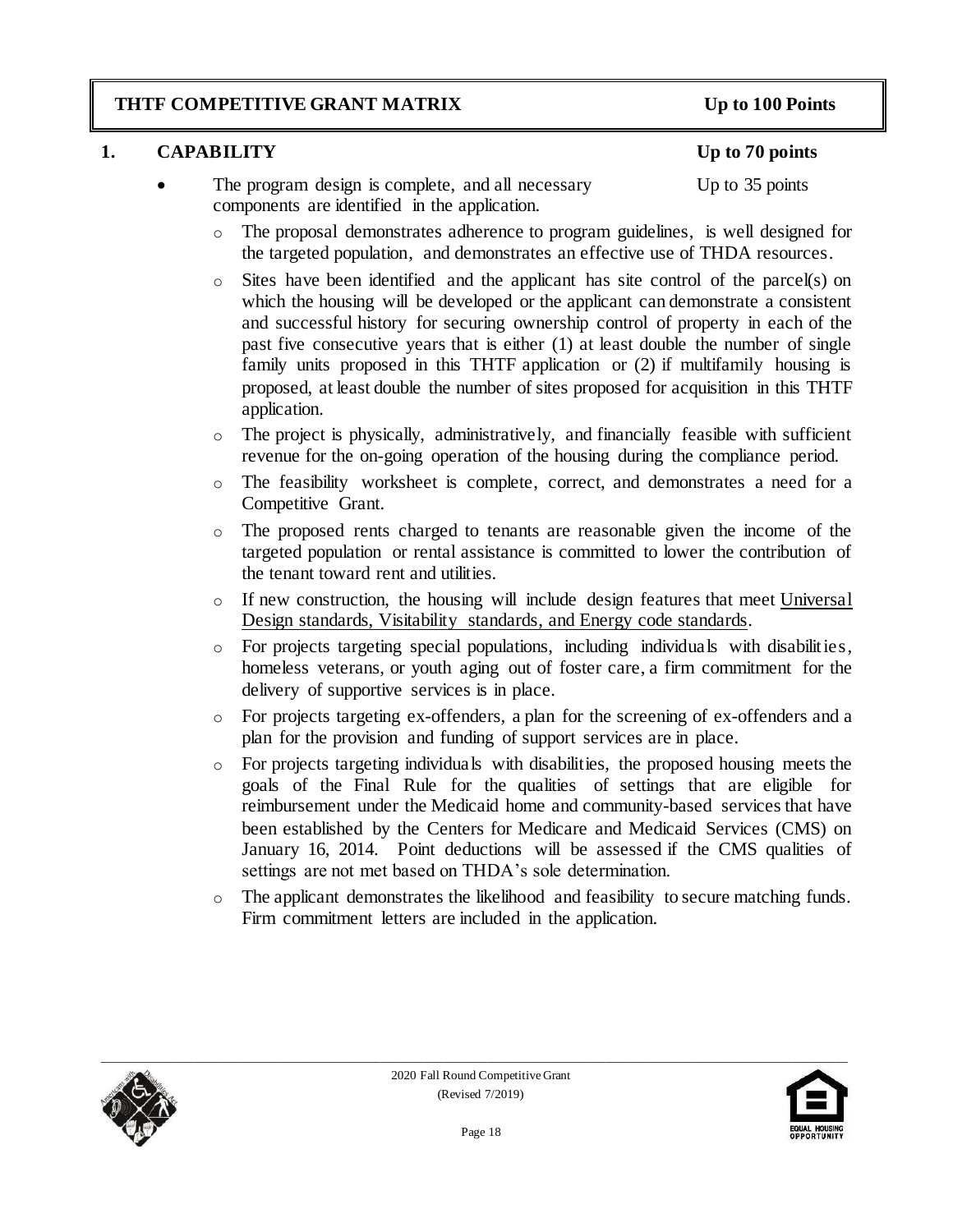- The Applicant demonstrates sufficient capacity to Up to 35 points successfully carry out the proposed project.
	- The Applicant and its staff have experience in providing housing to the targeted population.
	- The Applicant and its staff have a demonstrated capacity to manage rental housing.
	- The Applicant's organizational budget reflects multiple sources of funding.
	- If the Applicant has previous experience with Competitive Grants or other programs, point deductions will be assessed if the Applicant has not demonstrated success in:
		- o drawing down funds;
		- o completing a project in a timely manner;
		- o operating a program within THDA guidelines; and,
		- o responding timely to client concerns or complaints, contractor concerns or complaints, and THDA requests for information and/or client stories.

### **2. NEED Up to 20 points**

| <i>Income Targeting</i>                     |                                                                                                                                                                                                | Up to 4 points   |
|---------------------------------------------|------------------------------------------------------------------------------------------------------------------------------------------------------------------------------------------------|------------------|
|                                             | $\rightarrow$ The Applicant will set aside 25% of the units for<br>individuals at 30% of AMI or less                                                                                           | 3 points         |
|                                             | $\rightarrow$ The Applicant will set aside 50% of the units for<br>individuals at 50% of AMI or less                                                                                           | 1 point          |
| Targeted Populations in THDA Strategic Plan |                                                                                                                                                                                                | Up to 7 points   |
|                                             | $\rightarrow$ THDA will award up to 7 points based on the<br>proportion of units set-aside for youth transitioning out<br>of foster care as prioritized in the THDA Strategic Plan             | Up to 7 points   |
|                                             | $\rightarrow$ THDA will award up to 7 points based on the<br>proportion of units set-aside for ex-offenders,<br>particularly elderly ex-offenders as prioritized in the<br>THDA Strategic Plan | Up to 7 points   |
|                                             | $\rightarrow$ THDA will award up to 4 points based on the<br>proportion of units set-aside for homeless veterans as<br>prioritized in the Tennessee State Plan to End<br>Homelessness          | Up to $4$ points |